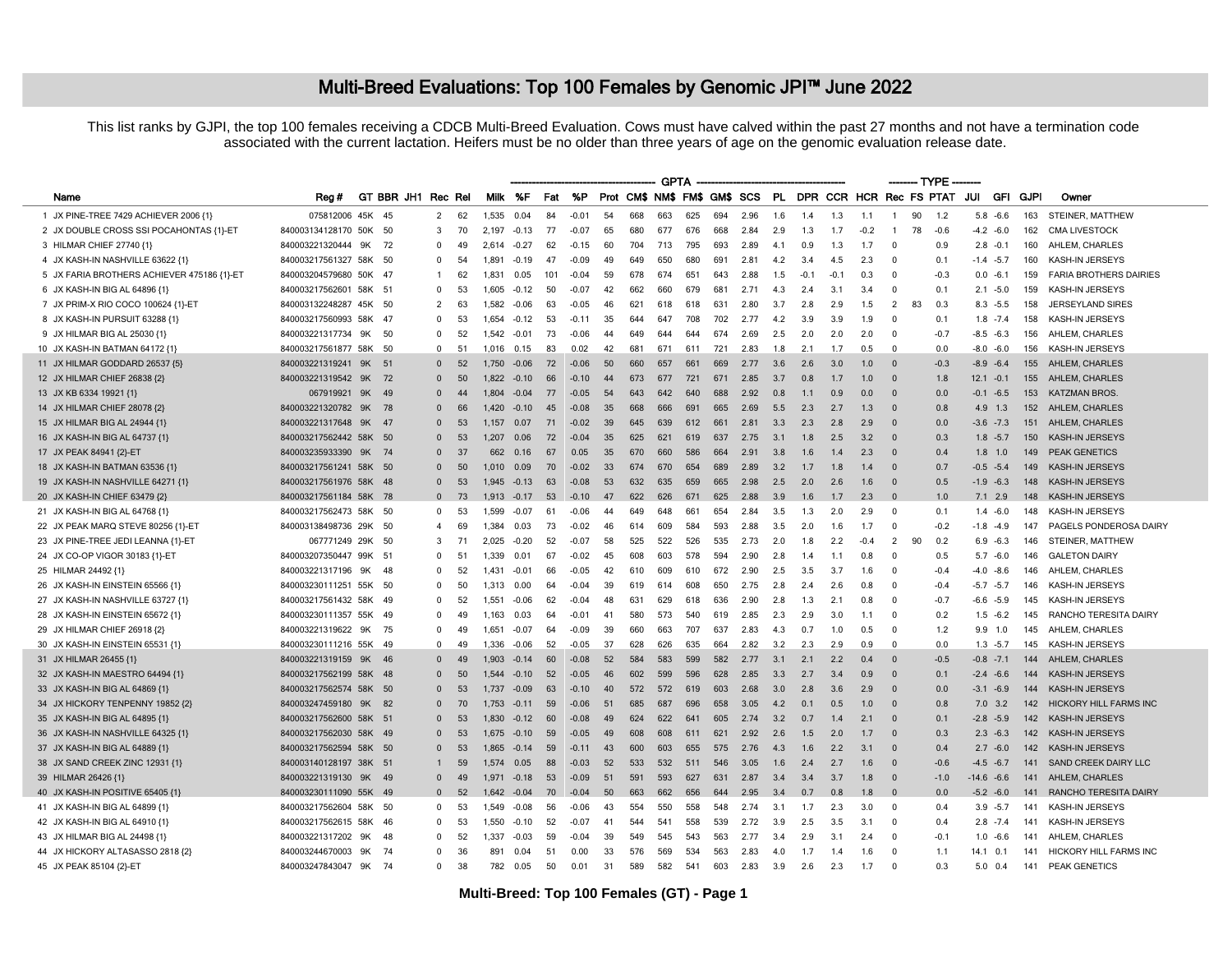## Multi-Breed Evaluations: Top 100 Females by Genomic JPI<sup>™</sup> June 2022

This list ranks by GJPI, the top 100 females receiving a CDCB Multi-Breed Evaluation. Cows must have calved within the past 27 months and not have a termination code associated with the current lactation. Heifers must be no older than three years of age on the genomic evaluation release date.

|                                             |                        |        | <b>GPTA</b>        |                |    |         |                |     |         |     |     |                              |     |     |      | ------- TYPE ------- |        |                |        |                            |                |               |               |      |                               |
|---------------------------------------------|------------------------|--------|--------------------|----------------|----|---------|----------------|-----|---------|-----|-----|------------------------------|-----|-----|------|----------------------|--------|----------------|--------|----------------------------|----------------|---------------|---------------|------|-------------------------------|
| Name                                        | Rea#                   |        | GT BBR JH1 Rec Rel |                |    |         | Milk %F        | Fat | %P      |     |     | Prot CM\$ NM\$ FM\$ GM\$ SCS |     |     |      |                      |        |                |        | PL DPR CCR HCR Rec FS PTAT |                | JUI           | GFI           | GJPI | Owner                         |
| 46 JX KASH-IN NASHVILLE 64282 {1}           | 840003217561987 58K 49 |        |                    | $\mathbf 0$    | 53 | 1,687   | $-0.13$        | 51  | $-0.04$ | 52  | 558 | 557                          | 549 | 583 | 2.96 | 1.9                  | 1.4    | 2.0            | 1.4    | - 0                        | 1.0            |               | $10.2 -6.0$   | 140  | KASH-IN JERSEYS               |
| 47 JX HILMAR 24022 {1}                      | 840003221316726        | 9K     | 49                 | $\mathbf{0}$   | 52 | 1.403   | $-0.07$        | 52  | $-0.05$ | 39  | 646 | 643                          | 650 | 662 | 2.76 | 3.5                  | 1.7    | 2.2            | 0.8    | $\Omega$                   | $-0.6$         |               | $-9.5 -5.9$   | 140  | AHLEM, CHARLES                |
| 48 JX PINE-TREE 1470 AMPLIFY 2576 {1}       | 067762576 94K 47       |        |                    | $\Omega$       | 50 | 1.195   | 0.04           | 67  | $-0.02$ | 39  | 620 | 614                          | 593 | 598 | 2.81 | 2.7                  | 0.5    | 0.7            | 1.4    | $\Omega$                   | 0.2            |               | $1.1 - 6.3$   | 140  | STEINER, MATTHEW              |
| 49 ROC-BOT TENPENNY 14579 {3}               | 840003244595953 63K 86 |        |                    | 0              | 74 | 2,280   | $-0.19$        | 65  | $-0.07$ | 68  | 643 | 646                          | 652 | 594 | 3.13 | 2.4                  | $-1.8$ | $-0.6$         | 2.0    | $\Omega$                   | 1.2            | 6.3           | 5.6           | 139  | ROCK BOTTOM DAIRY             |
| 50 JX KASH-IN BCMAP 68585 {1}               | 840003251551716 55K 50 |        |                    | 0              | 43 | 1.923   | $-0.12$        | 66  | $-0.08$ | 53  | 570 | 571                          | 589 | 591 | 2.89 | 1.6                  | 1.4    | 1.7            | -0.2   | $\Omega$                   | 0.7            |               | $2.1 - 5.4$   | 139  | KASH-IN JERSEYS               |
| 51 JX KASH-IN POSITIVE 64645 {1}            | 840003217562350 58K 49 |        |                    | $\Omega$       | 53 | 1.554   | $-0.01$        | 73  | $-0.04$ | 48  | 636 | 633                          | 623 | 625 | 2.89 | 2.1                  | 0.1    | $-0.3$         | 0.4    | $\Omega$                   | 0.0            |               | $0.6 -5.2$    | 139  | KASH-IN JERSEYS               |
| 52 JX FARIA BROTHERS REGMA 457388 {1}       | 840003200633369        | 50K 51 |                    | $\overline{2}$ | 62 | 1.516   | $-0.02$        | 69  | $-0.04$ | 46  | 548 | 545                          | 538 | 541 | 2.85 | 2.7                  | 2.0    | 1.6            | $-0.1$ | $\mathbf{0}$               | 0.1            | 1.4           | $-6.2$        | 139  | <b>FARIA BROTHERS DAIRIES</b> |
| 53 HILMAR 28512 {1}                         | 840003236393977        | 9K 43  |                    | $\Omega$       | 39 | 2.808   | $-0.32$        | 58  | $-0.13$ | 71  | 575 | 580                          | 638 | 553 | 2.89 | 2.9                  | 1.0    | 1.7            | 1.3    | $\Omega$                   | $-0.9$         |               | $-5.8 - 9.2$  | 138  | AHLEM, CHARLES                |
| 54 JX FARIA BROTHERS ACHIEVER 474487 {1}-ET | 840003204578981 50K 49 |        |                    | $\mathbf{1}$   | 62 | 1 7 9 3 | $-0.04$        | 77  | $-0.05$ | 54  | 579 | 576                          | 569 | 538 | 2.83 | 2.0                  | 0.3    | $-0.1$         | 0.0    | $\Omega$                   | $-0.5$         |               | $-2.0 -6.1$   | 138  | <b>FARIA BROTHERS DAIRIES</b> |
| 55 JX VICTORY 46137 SAMURI 55084 {1}        | 840003203866172 14K 47 |        |                    | $\mathbf{1}$   | 60 | 1,630   | $-0.04$        | 70  | $-0.06$ | 47  | 523 | 521                          | 524 | 539 | 2.83 | 2.1                  | 2.3    | 2.6            | 2.6    | $\Omega$                   | $-0.6$         |               | $-3.1 - 7.3$  | 138  | <b>VICTORY FARMS LLC</b>      |
| 56 JX HICKORY ALTASASSO 3092 {2}            | 840003247459455        | 9K 88  |                    | $\Omega$       | 71 | 905     | 0.07           | 60  | 0.03    | 40  | 569 | 563                          | 503 | 588 | 3.02 | 2.5                  | 1.6    | 2.2            | 2.8    | $\Omega$                   | 0.8            |               | $6.9$ 4.5     | 138  | <b>HICKORY HILL FARMS INC</b> |
| 57 JX VIERRA METROPOLIS 32526 {1}           | 840003224438621        | 9K 50  |                    | $\Omega$       | 52 | 1.780   | $-0.14$        | 55  | $-0.11$ | 39  | 603 | 608                          | 670 | 647 | 2.83 | 2.7                  | 2.2    | 1.9            | 1.3    | $\Omega$                   | $-0.2$         |               | $-7.0 -5.7$   | 138  | <b>VIERRA DAIRY FARMS</b>     |
| 58 JX HILMAR BIG AL 24227 {1}               | 840003221316931        | 9K 49  |                    | $\Omega$       | 52 | 1.540   | $-0.08$        | 57  | $-0.09$ | 36  | 535 | 535                          | 575 | 542 | 2.75 | 4.1                  | 3.0    | 3.9            | 4.9    | $\Omega$                   | $-0.6$         |               | $-3.2 -7.1$   | 138  | AHLEM, CHARLES                |
| 59 HILMAR 24349 {1}                         | 840003221317053        | 9K 49  |                    | $\Omega$       | 52 | 906     | 0.03           | 50  | $-0.01$ | 30  | 576 | 572                          | 554 | 646 | 2.86 | 2.9                  | 3.7    | 4.1            | 2.0    | $\Omega$                   | $-0.8$         |               | $-7.2$ $-7.7$ | 138  | AHLEM, CHARLES                |
| 60 JX KASH-IN BATMAN 63316 {1}              | 840003217561021 58K 42 |        |                    | $\Omega$       | 51 | 1.650   | $-0.06$        | 66  | $-0.04$ | 51  | 532 | 528                          | 517 | 533 | 2.86 | 2.4                  | 2.1    | 2.4            | 2.1    | $\Omega$<br>77             | $-0.1$         |               | $-2.0 -7.3$   | 137  | KASH-IN JERSEYS               |
| 61 JX VIERRA CHIEF 32241 {2}                | 840003214927053        | 9K     | 75                 | $\Omega$       | 51 | 2.149   | $-0.24$        | 49  | $-0.14$ | 46  | 596 | 605                          | 688 | 606 | 2.91 | 3.3                  | 0.9    | 09             | 2.0    | $\Omega$                   | 1.5            | 10.9          | $-1.1$        | 137  | <b>VIERRA DAIRY FARMS</b>     |
| 62 JX KASH-IN BIG AL 64717 {1}              | 840003217562422 58K 48 |        |                    | $^{\circ}$     | 52 | 1,687   | $-0.13$        | 52  | $-0.10$ | 40  | 601 | 605                          | 650 | 623 | 2.89 | 3.4                  | 1.9    | 2.5            | 2.5    | $\Omega$                   | $-0.1$         |               | $0.5 - 6.2$   | 137  | KASH-IN JERSEYS               |
| 63 HILMAR 25270 {1}                         | 840003221317974        | 9K     | - 50               | 0              | 51 | 1.120   | $-0.01$        | 52  | $-0.02$ | 36  | 592 | 590                          | 577 | 677 | 2.94 | 2.2                  | 3.2    | 3.6            | 0.9    | $\Omega$                   | $-1.0$         |               | $-7.3 - 7.0$  | 137  | AHLEM, CHARLES                |
| 64 JX PEAK VACAY {2}-ET                     | 840003226721664 99K 76 |        |                    | $\Omega$       | 38 | 702     | 0.08           | 52  | 0.01    | 29  | 615 | 607                          | 565 | 572 | 2.83 | 5.9                  | 2.1    | 2.5            | 1.8    | $\Omega$                   | 0.0            |               | $1.0$ 1.6     | 137  | PEAK GENETICS                 |
| 65 HILMAR CHIEF 27789 {1}                   | 840003221320493        | 9K 76  |                    | $^{\circ}$     | 49 | 1.057   | 0.04           | 60  | $-0.06$ | 26  | 659 | 661                          | 684 | 695 | 2.91 | 3.7                  | 1.6    | 2.2            | 0.7    | $\Omega$                   | 1.1            |               | $4.7 - 0.5$   | 137  | AHLEM, CHARLES                |
| 66 JX KASH-IN NASHVILLE 64222 {1}           | 840003217561927        | 58K 51 |                    | $^{\circ}$     | 53 | 2044    | $-0.20$        | 52  | $-0.10$ | 51  | 565 | 570                          | 617 | 587 | 2.96 | 2.3                  | 1.2    | 26             | 1.4    | $\Omega$                   | 0.3            | 4.5           | $-5.9$        | 136  | KASH-IN JERSEYS               |
| 67 JX HILMAR BIG AL 25085 {1}               | 840003221317789        | 9K 42  |                    | 0              | 51 | 1,858   | $-0.10$        | 67  | $-0.08$ | 49  | 522 | 522                          | 548 | 499 | 2.82 | 3.0                  | 1.8    | 2.4            | 3.1    | $\Omega$                   | $-0.4$         |               | $2.4 - 8.5$   | 136  | AHLEM, CHARLES                |
| 68 JX JER-Z-BOYZ TAHITI 77376 {1}           | 174244444 65K 49       |        |                    | 0              | 51 | 1.731   | $-0.09$        | 63  | $-0.06$ | -49 | 559 | 561                          | 574 | 593 | 2.98 | 2.0                  | 2.2    | 24             | $-0.1$ | $\Omega$                   | $-0.2$         |               | $-4.4 - 5.7$  | 136  | JER-Z-BOYZ                    |
| 69 JX PINE-TREE 1497 FRAZZLED 2079 {1}-ET   | 075812079 45K 48       |        |                    | 1              | 59 | 1,621   | $-0.04$        | 69  | $-0.05$ | 49  | 614 | 609                          | 600 | 540 | 2.78 | 3.8                  | 0.1    | $-0.5$         | 0.8    | $\mathbf{1}$<br>83         | 0.1            |               | $-1.7 -6.8$   | 136  | STEINER, MATTHEW              |
| 70 JX KASH-IN BIG AL 64929 {1}              | 840003217562634 58K 49 |        |                    | $^{\circ}$     | 52 | 1.395   | $-0.01$        | 65  | $-0.03$ | 45  | 559 | 554                          | 534 | 574 | 2.84 | 2.7                  | 2.2    | 2.9            | 3.3    | $\Omega$                   | $-0.1$         |               | $-4.2 -6.6$   | 136  | KASH-IN JERSEYS               |
| 71 JX KASH-IN MAESTRO 64329 {1}             | 840003217562034 58K 49 |        |                    | $\Omega$       | 50 | 1469    | $-0.08$        | 54  | $-0.06$ | 40  | 591 | 590                          | 604 | 628 | 2.85 | 2.5                  | 2.1    | 2.1            | 0.3    | $\Omega$                   | 0.4            |               | $-1.5 - 5.1$  | 136  | <b>KASH-IN JERSEYS</b>        |
| 72 JX KASH-IN INTRICATE 67922 {1}           | 840003240812821 55K 49 |        |                    | $\Omega$       | 45 | 1.686   | $-0.18$        | 41  | $-0.12$ | 35  | 618 | 623                          | 690 | 646 | 2.80 | 4.2                  | 2.5    | 2.6            | 1.3    | $\Omega$                   | $-0.5$         |               | $-6.0 -5.7$   | 136  | KASH-IN JERSEYS               |
| 73 JX KASH-IN POSITIVE 65524 {1}            | 840003230111209 55K 49 |        |                    | $\mathbf{0}$   | 53 | 1.110   | 0.12           | 80  | $-0.03$ | 33  | 657 | 656                          | 654 | 684 | 2.90 | 2.4                  | 1.5    | 0.7            | 0.3    | $\overline{0}$             | $-1.0$         | $-10.0 - 7.0$ |               | 136  | KASH-IN JERSEYS               |
| 74 JX HILMAR BIG AL 24891 {1}               | 840003221317595        | 9K 49  |                    | $\Omega$       | 51 | 1.576   | $-0.09$        | 56  | $-0.05$ | 46  | 518 | 514                          | 511 | 533 | 2.73 | 3.3                  | 3.3    | 3.5            | 2.4    | $\Omega$                   | $-0.7$         |               | $-9.5 -7.0$   | 135  | AHLEM, CHARLES                |
| 75 JX KASH-IN BATMAN 64071 {1}              | 840003217561776 58K 48 |        |                    | $\Omega$       | 51 | 1689    | $-0.19$        | 39  | $-0.08$ | 43  | 556 | 558                          | 591 | 624 | 2.89 | 2.5                  | 2.9    | 3.1            | 1.9    | $\Omega$                   | 0.1            |               | $-0.3 -6.5$   | 135  | KASH-IN JERSEYS               |
| 76 JX KASH-IN MAESTRO 63635 {1}             | 840003217561340 58K 50 |        |                    | $\Omega$       | 51 | 1,679   | $-0.17$        | 42  | $-0.10$ | 39  | 590 | 594                          | 643 | 623 | 2.87 | 3.3                  | 2.2    | 2.4            | 0.9    | $\Omega$                   | $-0.2$         |               | $-1.0 -6.2$   | 135  | KASH-IN JERSEYS               |
| 77 JX HILMAR BIG AL 26032 {1}               | 840003221318736        | 9K 46  |                    | $\Omega$       | 52 | 1.051   | 0.03           | 57  | $-0.02$ | 35  | 531 | 524                          | 500 | 553 | 2.75 | 3.3                  | 3.2    | 3.6            | 2.9    | $\Omega$                   | $-0.8$         |               | $-3.1 - 7.1$  | 135  | AHLEM, CHARLES                |
| 78 JX KASH-IN BCMAP 68587 {1}               | 840003251551718 55K 49 |        |                    | $\Omega$       | 45 | 967     | 0.15           | 80  | $-0.02$ | 32  | 579 | 576                          | 561 | 602 | 2.96 | 2.1                  | 1.8    | 2.0            | 2.6    | $\Omega$                   | 0 <sub>0</sub> |               | $-2.6 -6.1$   | 135  | <b>KASH-IN JERSEYS</b>        |
| 79 JX S-S-I VICTORY CHROME 57270 {1}-ET     | 840003210010336 14K 50 |        |                    | $\mathbf{1}$   | 59 | 1,895   | $-0.15$        | 58  | $-0.05$ | 58  | 540 | 536                          | 526 | 496 | 2.85 | 3.2                  | 1.0    | 1.3            | 0.9    | $\overline{0}$             | 0.0            |               | $2.1 - 5.7$   | 134  | SELECT SIRES INC - SIRE DEPT  |
| 80 JX HILMAR BIG AL 26428 {1}               | 840003221319132        | 9K     | - 48               | $\Omega$       | 51 |         | $-0.15$        | 51  | $-0.07$ | 49  | 526 | 524                          | 536 | 506 | 2.77 | 4.1                  | 2.5    | 3.1            | 3.2    | $\Omega$                   | $-0.5$         |               | $-2.8 - 6.7$  | 134  | AHLEM, CHARLES                |
| 81 JX HILMAR CHIEF 28097 {2}                | 840003221320801        | 9K 72  |                    | $\Omega$       | 48 | 1.548   | $-0.07$        | 59  | $-0.06$ | 43  | 580 | 580                          | 593 | 580 | 2.90 | 3.2                  | 1.3    | 1.6            | 0.8    | - 0                        | 0.9            |               | $6.4 -0.7$    | 134  | AHLEM, CHARLES                |
| 82 HILMAR CHIEF 28284 {1}                   | 840003221320988        | 9K     | - 84               | $\Omega$       | 72 | 1.256   | $-0.03$        | 55  | $-0.03$ | 39  | 595 | 592                          | 583 | 599 | 2.91 | 3.8                  | 1.8    | 22             | 0.7    | $\Omega$                   | 0.9            |               | $3.6$ 2.8     | 134  | AHLEM, CHARLES                |
| 83 JX KASH-IN MILKTIME 65049 {1}            | 840003230110734 58K 51 |        |                    | 0              | 53 | 1.688   | $-0.12$        | 55  | $-0.04$ | 53  | 603 | 600                          | 586 | 624 | 2.91 | 1.9                  | 1.1    | 0.8            | 0.0    | $\Omega$                   | $-0.6$         |               | $-7.4 -6.2$   | 133  | KASH-IN JERSEYS               |
| 84 JX HILMAR MAESTRO 28519 {1}              | 840003236393984        | 9K 51  |                    | $\Omega$       | 46 | 1 704   | $-0.08$        | 65  | $-0.05$ | 50  | 580 | 580                          | 583 | 580 | 2.93 | 2.6                  | 1.4    | 17             | 1.7    | $\Omega$                   | $-0.4$         |               | $-8.3 - 5.6$  | 133  | AHLEM, CHARLES                |
| 85 JX KASH-IN NASHVILLE 63708 {1}           | 840003217561413 58K 50 |        |                    | 0              | 53 | 1.807   | $-0.11$        | 63  | $-0.09$ | 45  | 575 | 578                          | 618 | 583 | 2.89 | 2.7                  | 1.5    | 2.3            | 0.5    | $\Omega$                   | 0.3            |               | $-0.4 -5.0$   | 133  | KASH-IN JERSEYS               |
| 86 JX KB HOL 26139 {3}                      | 075826139              | 9K 47  |                    | 0              | 42 | 1,585   | $-0.08$        | 59  | $-0.06$ | 45  | 597 | 596                          | 604 | 618 | 2.87 | 1.9                  | 0.9    | 1.2            | 0.1    | 0                          | 0.3            |               | $-3.1 - 7.1$  | 133  | <b>KATZMAN BROS</b>           |
| 87 JX KASH-IN POSITIVE 65685 {1}            | 840003230111370 55K    |        | - 50               | 0              | 53 | 1.553   | $-0.06$        | 62  | $-0.05$ | 45  | 616 | 616                          | 622 | 624 | 2.96 | 2.5                  | 0.9    |                | 0.1    | $\Omega$                   | $-0.7$         | $-0.7$        | $-5.7$        | 133  | RANCHO TERESITA DAIRY         |
| 88 JX KASH-IN NASHVILLE 63737 {1}           | 840003217561442 58K 50 |        |                    | 0              | 53 | 1.370   | $-0.06$        | 53  | $-0.06$ | 37  | 573 | 573                          | 588 | 605 | 2.89 | 3.0                  | 2.3    | 3.1            | 1.1    | $\Omega$                   | $-0.4$         |               | $-3.9 - 6.8$  | 133  | KASH-IN JERSEYS               |
| 89 JX KASH-IN SHELBY 64611 {1}              | 840003217562316 58K 49 |        |                    | $\Omega$       | 46 | 1.487   | $-0.18$        | 30  | $-0.09$ | 35  | 551 | 553                          | 591 | 612 | 2.80 | 3.6                  | 3.5    | $\overline{a}$ | 1.9    | $\Omega$                   | 0.5            |               | $-1.5 -6.2$   | 133  | KASH-IN JERSEYS               |
| 90 JX RED TOP MILTON 40209 {3}              | 840003143162621 14K 87 |        |                    | 3              | 79 |         | $1.943 - 0.11$ | 69  | $-0.04$ | 62  | 572 | 569                          | 550 | 516 | 2.95 | 2.6                  | $-0.3$ | $-0.7$         | $-0.9$ | $\overline{2}$<br>75       | 0.0            |               | $-4.0$ 5.7    |      | 132 RED TOP JERSEYS           |
|                                             |                        |        |                    |                |    |         |                |     |         |     |     |                              |     |     |      |                      |        |                |        |                            |                |               |               |      |                               |